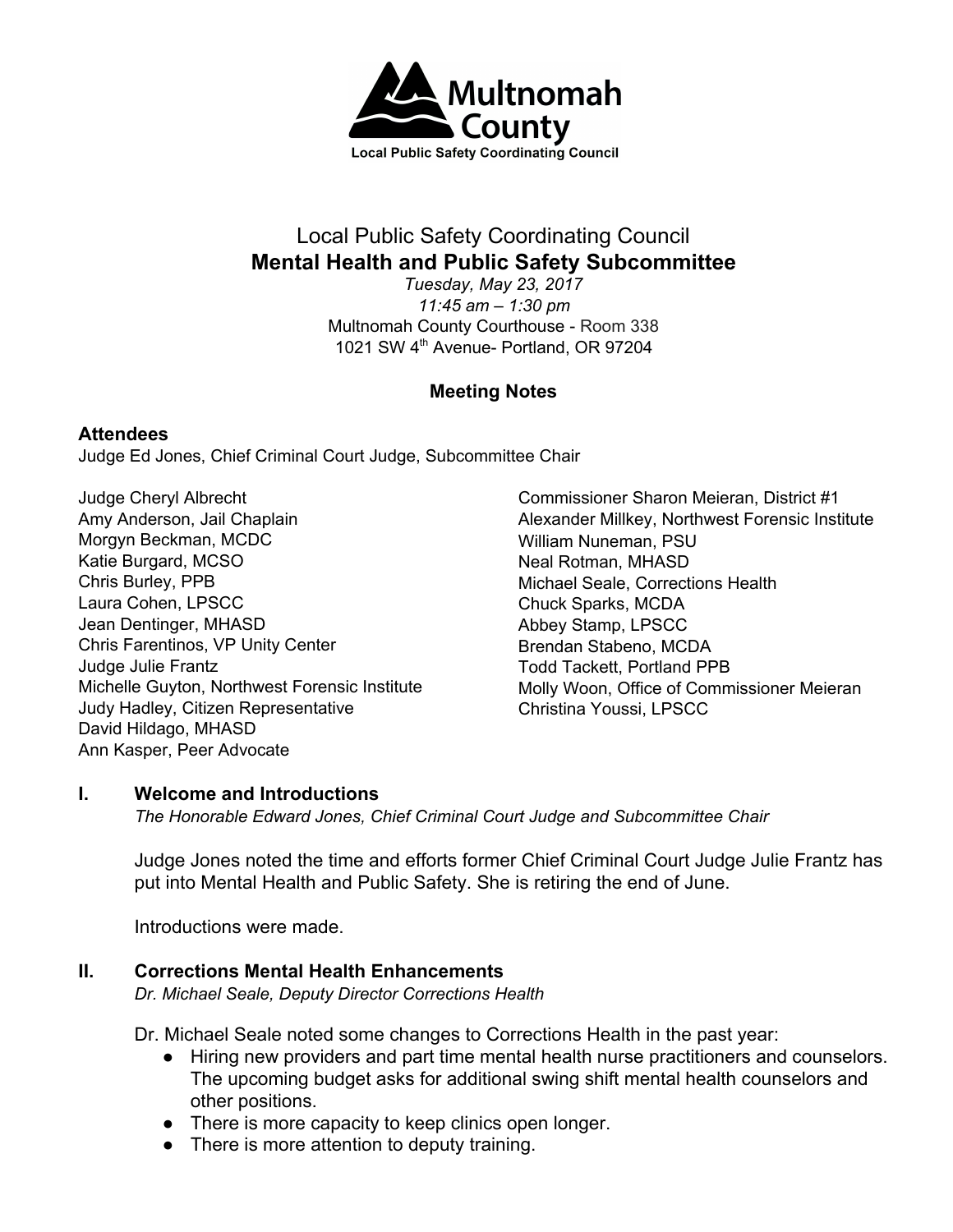

**Local Public Safety Coordinating Council** ● Katie Burgard noted they are looking at a forensic diversion pilot.

There was discussion about a warm handoff from jail and the call center.

# **III. The Safety and Justice Challenge (SJC) Strategies**

*Abbey Stamp, Director LPSCC*

Abbey Stamp provided the background on the [MacArthur Safety and Justice Challenge](https://multco.us/lpscc/macarthur-safety-and-justice-challenge) (SJC). The application will include 14 strategies to reduce reliance on jail, which Abbey reviewed.

The final strategy, which would be funded through the SJC, is a culturally-responsive jail alternative for women (with a focus on women of color).

The application is due June 1st, and grants will be awarded in the Fall 2017.

#### **IV. Unity Center Update**

*Chris Farentinos, VP Unity Center*

Chris Farentinos provided [Unity Center](https://unityhealthcenter.org/) updates:

- The Unity Center has been open 3 months and is seeing about 24 patients a day with numbers going up.
- There are still 2.4 FTEs unfilled.
- There is a significant decrease in people moving to inpatient beds.
- Challenges:
	- Lack of supportive housing
	- Trespass: people who do not want to leave.

## **V. Rapid Evaluation Program**

*Dr. Alexander Millkey, Northwest Forensic Institute Dr. Michelle Guyton, Northwest Forensic Institute*

The Rapid Evaluation Pilot Program began in April. Drs. Millkey and Guyton provided an update on numbers, the process, and the costs of the rapid evaluation program. Twenty evaluations have been completed, with over 60% found not fit to proceed. The pilot is saving the county and state money.

The meeting was adjourned